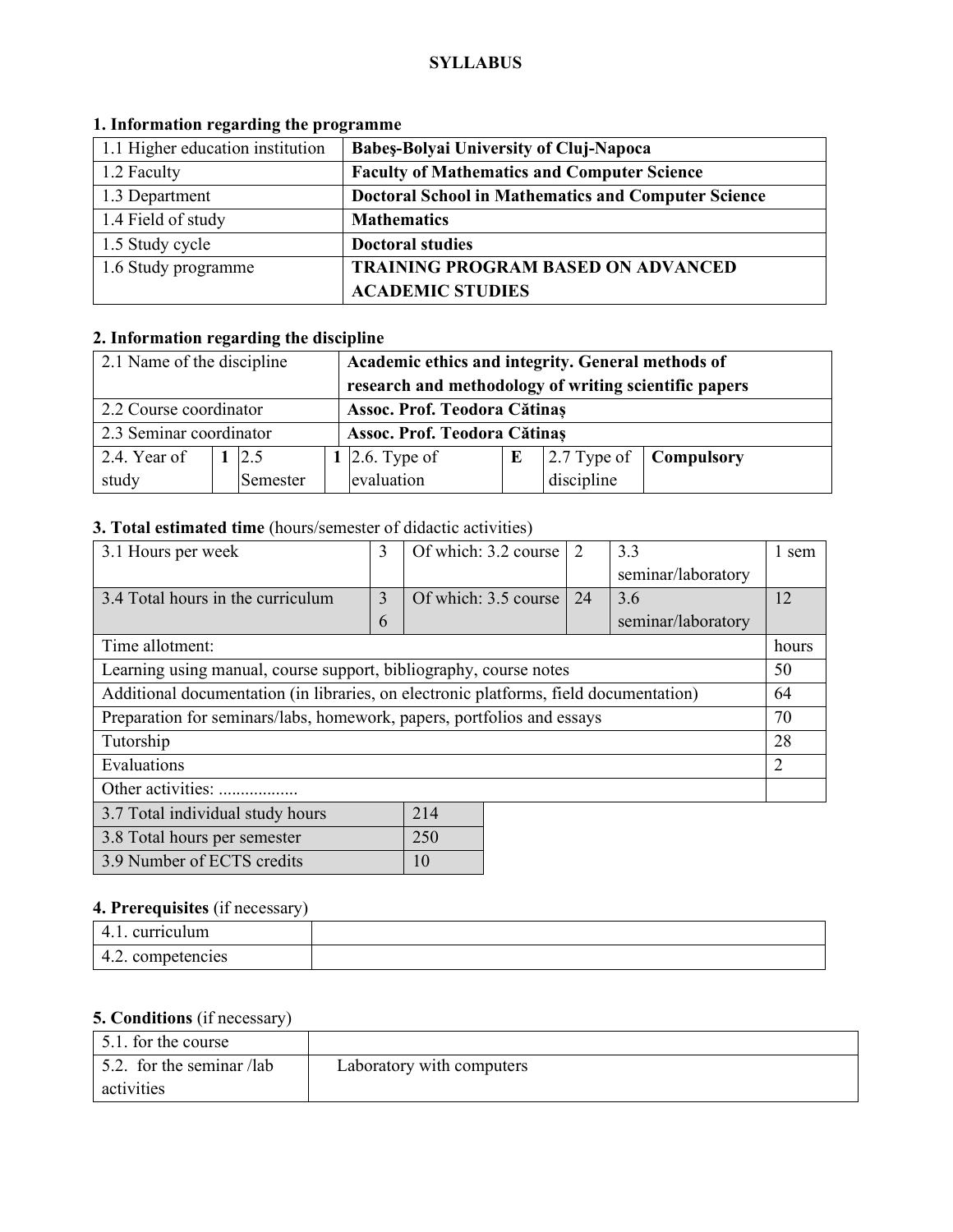## **6. Specific competencies acquired**

| Prof                                        | • C1.1: Identifications of notions, descriptions of theories and use of the specific language                                                                                                                                                                                                                                                                                                                                                                                                                                                                                                                                                                  |
|---------------------------------------------|----------------------------------------------------------------------------------------------------------------------------------------------------------------------------------------------------------------------------------------------------------------------------------------------------------------------------------------------------------------------------------------------------------------------------------------------------------------------------------------------------------------------------------------------------------------------------------------------------------------------------------------------------------------|
| essio                                       | C3.1 Description of concepts, theory and models used in application domain                                                                                                                                                                                                                                                                                                                                                                                                                                                                                                                                                                                     |
| nal                                         | C4.1 Defining basic concepts, theory and mathematical models                                                                                                                                                                                                                                                                                                                                                                                                                                                                                                                                                                                                   |
| com                                         | C4.5 Embedding formal models in applications from various areas<br>$\bullet$                                                                                                                                                                                                                                                                                                                                                                                                                                                                                                                                                                                   |
| pete                                        | C5.3: Construction and development of logic proofs for some mathematical results, with<br>$\bullet$                                                                                                                                                                                                                                                                                                                                                                                                                                                                                                                                                            |
| ncies                                       | identification of hypothesis and conclusions                                                                                                                                                                                                                                                                                                                                                                                                                                                                                                                                                                                                                   |
|                                             |                                                                                                                                                                                                                                                                                                                                                                                                                                                                                                                                                                                                                                                                |
| Tran<br>svers<br>al<br>com<br>pete<br>ncies | • CT1 Application of efficient and organized work rules, of responsible attitudes towards the<br>didactic-scientific domain, to creatively value one's own potential, with the respect<br>towards the principles and norms of professional etic.<br>CT2 Efficient progress of group activities and development of communications skills and<br>$\bullet$<br>collaboration<br>CT3 Use of efficient methods and techniques to learn, inform, research and develop the<br>$\bullet$<br>abilities to value the knowledge, to adapt to requirements of a dynamic society and to<br>communicate in Romanian language and in a language of international circulation. |

# **7. Objectives of the discipline** (outcome of the acquired competencies)

| 7.1 General objective of the                | to develop the abilities to write a scientific paper, a didactical paper                                                                                                                                                                                                                                                                                                                    |
|---------------------------------------------|---------------------------------------------------------------------------------------------------------------------------------------------------------------------------------------------------------------------------------------------------------------------------------------------------------------------------------------------------------------------------------------------|
| discipline                                  | and a Ph.D. thesis.                                                                                                                                                                                                                                                                                                                                                                         |
| 7.2 Specific objective of the<br>discipline | • to develop the abilities to use scientific databases<br>• to develop the abilities to review a research paper from Mathematics<br>and to be able to appreciate its scientific value<br>• to develop the abilities to work with mathematical tools in research<br>field<br>to develop the abilities of exposing and presenting oral or in writing<br>some mathematical ideas and concepts. |

# **8. Content**

| 8.1 Course                                                                                                                                                                                                                                                                                | <b>Teaching methods</b>                          | <b>Remarks</b> |
|-------------------------------------------------------------------------------------------------------------------------------------------------------------------------------------------------------------------------------------------------------------------------------------------|--------------------------------------------------|----------------|
| 1. Documentation for being able of writing a<br>research paper or a Ph.D. thesis.<br>Presentation of the most important<br>international publishing houses (Elsevier,<br>Springer, SIAM, etc.)<br>Presentation of the most important<br>mathematical journals from Romania and<br>aboard. | Exposure, description,<br>explanation, dialogue. |                |
| 2. Presentation of the most important<br>mathematical databases (Zentralblatt für<br>Mathematik (zbMATH) (https://zbmath.org/),<br>Web of Science (Clarivate)<br>(https://webofknowledge.com/).                                                                                           | Exposure, description,<br>explanation, dialogue. |                |
| 3. Mathematics Subject Classification. The<br>major mathematical reviewing databases:<br>Mathematical Reviews and Zentralblatt<br>MATH.                                                                                                                                                   | Exposure, description,<br>explanation, dialogue. |                |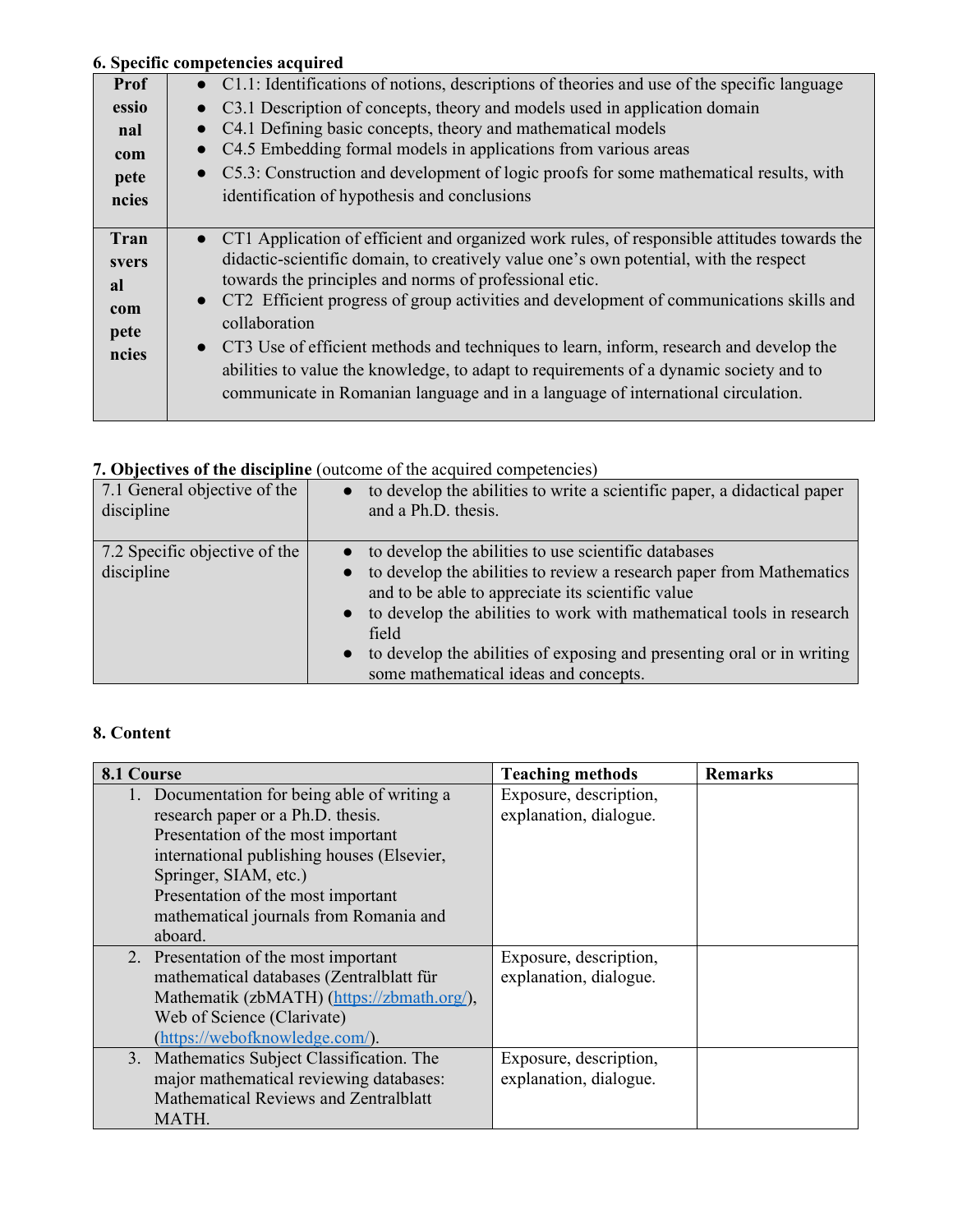| Presentation of Scholar Google,                                                                                                                                                                                                                                                                          |                                                               |
|----------------------------------------------------------------------------------------------------------------------------------------------------------------------------------------------------------------------------------------------------------------------------------------------------------|---------------------------------------------------------------|
| ResearchGate, ArXiv, JSTOR, ORCID,                                                                                                                                                                                                                                                                       |                                                               |
| ResearcherID.                                                                                                                                                                                                                                                                                            |                                                               |
| 4. Mathematical writing - general rules.<br>What is the theorem, the lemma, the<br>proposition? Which are the differences                                                                                                                                                                                | Exposure, description,<br>explanation, dialogue.              |
| between them? What is the corollary, the<br>hypothesis, the conjecture, the proof, etc.<br>Mathematical expressions, symbols and their<br>use.                                                                                                                                                           |                                                               |
| 5. What is allowed in mathematical writing (do-s)<br>and don't-s of mathematical writing).                                                                                                                                                                                                               | Exposure, description,<br>explanation, examples.              |
| 6. Writing a research paper: the audience, the<br>structure, the right title, the abstract, the<br>keywords.                                                                                                                                                                                             | Exposure, description,<br>explanation, examples,<br>dialogue. |
| 7. Writing a research paper: the introduction, the<br>tables, the citations, the conclusions, the<br>numerical examples, the acknowledgements,<br>the appendix, the bibliography.                                                                                                                        | Exposure, description,<br>explanation, examples,<br>dialogue. |
| 8. Writing a Ph.D. thesis: the main rules, the aim<br>and scope of the thesis, the criterions that<br>should be fulfilled, the content, the audience,<br>the structure, the right title, the abstract, the<br>presentation.<br>Writing the oral presentation of the Ph. D.<br>Thesis.                    | Exposure, description,<br>explanation, examples,<br>dialogue. |
| 9. Ethic and integrity approach of writing a<br>mathematical research paper.<br>Ethic and integrity aspects in scientific<br>research (1): definitions, general ethics<br>problems                                                                                                                       | Exposure, description,<br>explanation, examples,<br>dialogue. |
| 10. Ethic and integrity aspects in scientific<br>research (2): The General Ethic Code in<br>Scientific Research. Legal approach.<br>Ethic and integrity aspects in scientifc<br>research (3): general and specific objectives<br>(Strategia Naționale de Cercetare,<br>Dezvoltare si Inovare 2014-2020). | Exposure, description,<br>explanation, examples,<br>dialogue. |
| 11. Ethic and integrity aspects in scientific<br>research: (4): ethics and integrity in<br>fundamental research.                                                                                                                                                                                         | Exposure, description,<br>explanation, examples,<br>dialogue. |
| 12. Ethic and integrity aspects in scientific<br>research: (5): aspects from European<br>community. Documents of the European<br>Commission.                                                                                                                                                             | Exposure, description,<br>explanation, examples,<br>dialogue. |
| <b>Bibliography</b>                                                                                                                                                                                                                                                                                      |                                                               |

1. A. Borja, *11 steps to structuring a science paper editors will take seriously*, Elsevier, 2014.

2. B. Buchberger, *Thinking, Speaking, Writing*, http://www.risc.jku.at/people/buchberger/thinking\_course.html

- 3. R. A. Day, *How to Write and Publish a Scientific Paper*, Cambridge, 1994.
- 4. M. Derntl, *Basics of research paper writing and publishing*, Int. J. Technology Enhanced Learning, Vol. 6, No. 2, 2014.
- 5. P. Edwards: *How to give an academic talk*, http://pne.people.si.umich.edu/PDF/howtotalk.pdf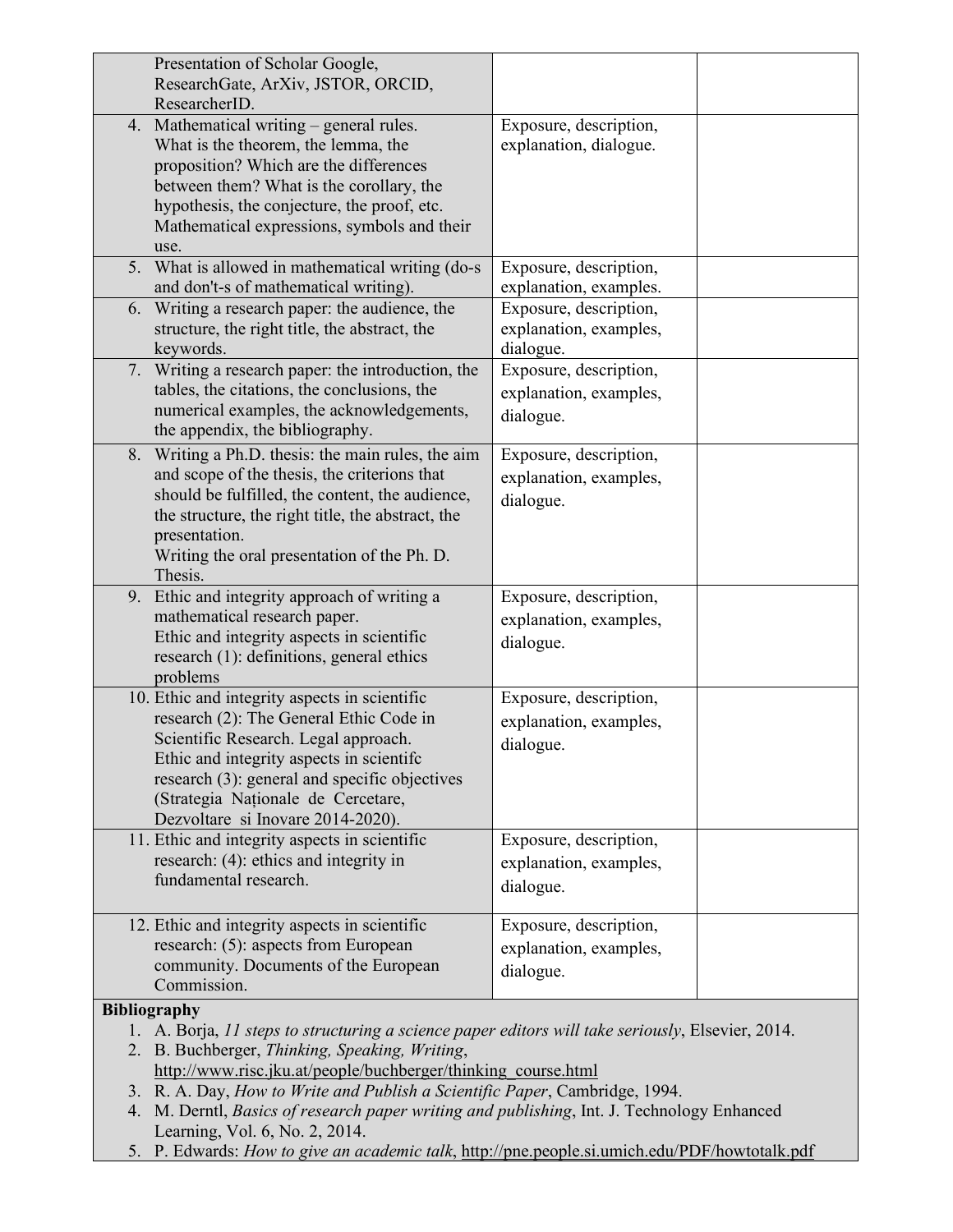- 6. N. J. Higham, *Handbook of Writing for the Mathematical Sciences*, SIAM, Philadelphia, 1998.
- 7. B. J. Hoogenboom, R. C. Manske, *How to write a scientific article*, Int J Sports Phys Ther., 2012 7(5), pp. 512–517.
- 8. R. Kitchin,& D. Fuller, *The Academic' Guide to Publishing*, SAGE Publications, London, 2005.
- 9. Mathematics Subject Classification (MSC) https://mathscinet.ams.org/mathscinet/msc/msc2010.html
- 10. B. Spillman, I. Parberry, *How to Present a Paper: A Speaker's Guide*, http://www.sfu.ca/~jeffpell/Ling480/ParberryMembrane.pdf
- 11. *The Clarivate Analytics Impact Factor*, https://clarivate.com/essays/impact-factor/
- 12. *University ranking*, http://www.topuniversities.com/university-ranking-articles/
- 13. *Codul etic al UBB*, http://www.ubbcluj.ro/ro/despre/organizare/files/etica/Codul\_Etic\_al\_UBB.pdf
- 14. *Zentralblatt Mathematics* https://zbmath.org/

| 8.2 Seminar                                                                                                                                                 | <b>Teaching methods</b>             | <b>Remarks</b> |
|-------------------------------------------------------------------------------------------------------------------------------------------------------------|-------------------------------------|----------------|
| 1. Searching for scientific papers in the research<br>field of the Ph.D thesis on the websites of the<br>most important international publishing<br>houses. | Explanation, dialogue,<br>examples. |                |
| 2. Using of Scholar Google<br>(https://scholar.google.ro), ResearchGate,<br>ArXiv, JSTOR.                                                                   | Explanation, dialogue,<br>examples. |                |
| 3. Searching for scientific papers in Web of<br>Science (Clarivate)<br>(https://webofknowledge.com/).                                                       | Explanation, dialogue,<br>examples. |                |
| 4. Writing mathematical expressions using<br>Scientific Word and LaTeX.                                                                                     | Explanation, dialogue,<br>examples. |                |
| 5. Writing research papers and talks using<br>Overleaf.                                                                                                     | Explanation, dialogue,<br>examples. |                |
| 6. Presentation of a research project in the field<br>of the Ph.D thesis                                                                                    | Explanation, dialogue,<br>examples. |                |

## **Bibliography**

- 1. R. A. Day, *How to Write and Publish a Scientific Paper*, Cambridge, 1994.
- 2. M. Derntl, *Basics of research paper writing and publishing*, Int. J. Technology Enhanced Learning, Vol. 6, No. 2, 2014.
- 3. P. Edwards: *How to give an academic talk* http://pne.people.si.umich.edu/PDF/howtotalk.pdf
- 4. N. J. Higham, *Handbook of Writing for the Mathematical Sciences*, SIAM, Philadelphia, 1998.
- 5. B. J. Hoogenboom, R. C. Manske, *How to write a scientific article*, Int J Sports Phys Ther., 2012 7(5), pp. 512–517.
- 6. Mathematics Subject **Classification** (MSC) https://mathscinet.ams.org/mathscinet/msc/msc2010.html
- 7. *The Clarivate Analytics Impact Factor*, https://clarivate.com/essays/impact-factor/
- 8. *Zentralblatt Mathematics* https://zbmath.org/

#### **9. Corroborating the content of the discipline with the expectations of the epistemic community, professional associations and representative employers within the field of the program**

- The course offers an overall perspective of the research in Mathematics
- The course offers knowledges about integration in research community.